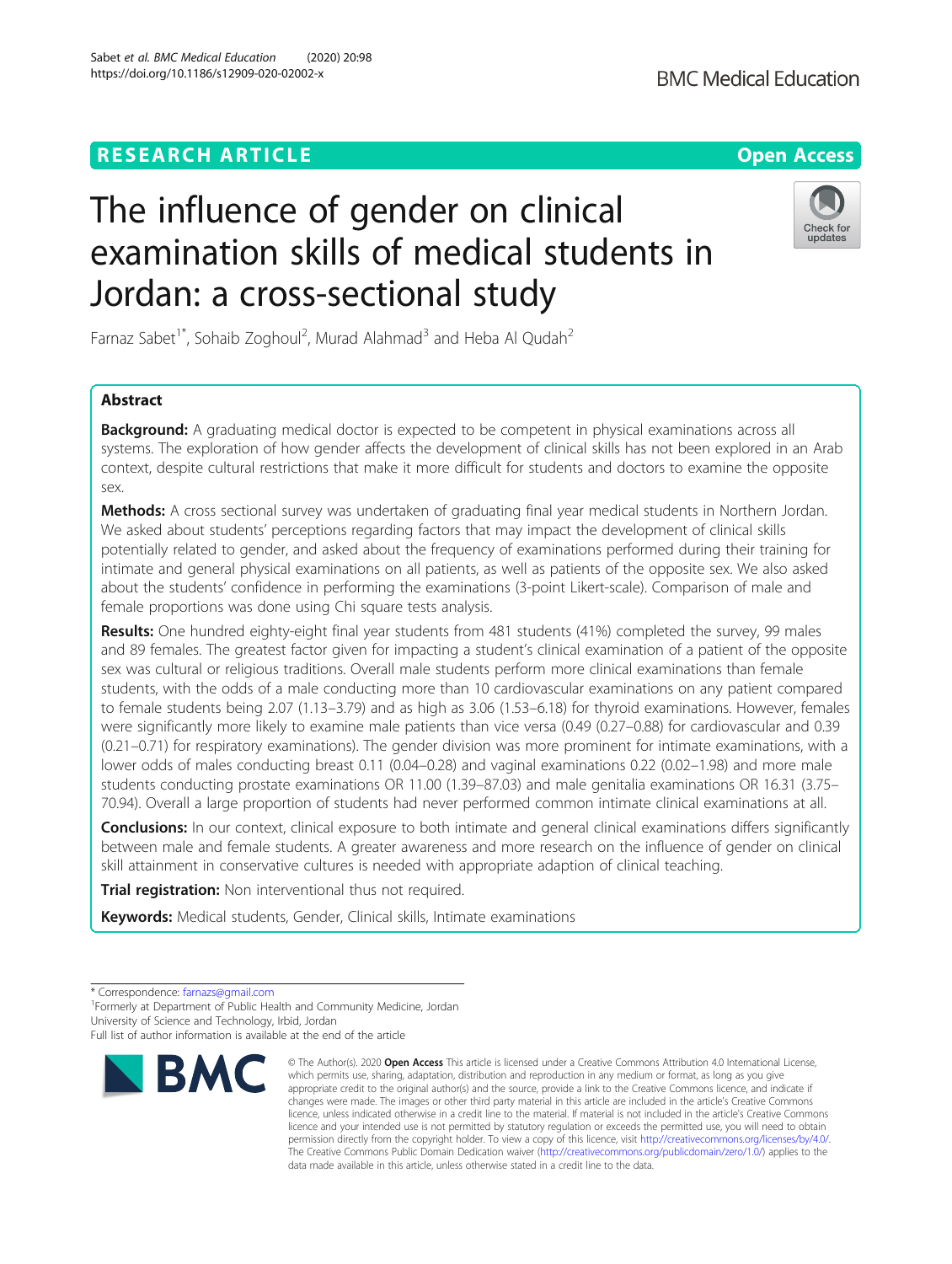## Background

One cornerstone of being a good doctor is competent clinical examinations, a standard followed by medical educators globally  $[1, 2]$  $[1, 2]$  $[1, 2]$  $[1, 2]$  $[1, 2]$ . Learning through examining real patients is a critical part of medical school training, and although there has been a rise in simulation learning, most would concur that learning through live patients is still required [\[3](#page-9-0), [4](#page-9-0)]. Physical examination is part of the diagnostic process and can save considerable costs through decreased testing  $[5, 6]$  $[5, 6]$  $[5, 6]$  and its absence may adversely affect the doctor-patient relationship [[7\]](#page-9-0). A graduating medical doctor is expected to be competent in all physical examinations, including intimate examinations [[1\]](#page-9-0) which are still an important component of clinical care [\[8](#page-9-0)]. Learning intimate clinical examinations, such as genital examinations has long been challenging for medical students due to their sensitive nature [\[9](#page-9-0)]. Various factors contribute to this such as anxiety and discomfort from students [[10\]](#page-9-0) and challenges finding patients who are willing to be examined [\[11\]](#page-9-0).

However, what is considered to be an intimate examination differs in different cultures. In many settings in Jordan and other Middle Eastern countries, any touch between a male and female may be interpreted as intimate with a same sex doctor often requested by patients. This can be for abdominal, chest or thyroid examinations, as well as genital examinations. This perception and discomfort can be from both student and patient, with patient expectations to have private, quick and minimal clinical examinations. Students thus can find examining patients of the opposite sex in all system areas particularly challenging and this discomfort has been informally observed to persist after graduation by residency clinical training supervisors. However, clinical teaching in such a setting is often not adapted for such restrictions and delivered in a similar manner to a Western context, which may not be suitable, either for students or patients. Our understanding of this area is largely anecdotal, based on teaching and learning experiences. No previous work in the Arab region, to our knowledge, explores differences in clinical examination exposure and experience between female and male students.

One recent study conducted in Saudi Arabia in 2015 [[12](#page-9-0)], explored student's perception of intimate physical examination and sexual history taking and found most students never performed any intimate examinations and a large proportion had never taken a sexual history. Another Saudi Arabian study [\[13](#page-9-0)] looked at a similar question but in interns and with regards to sensitive examinations. This is the only study, to our knowledge, in the Arab region to look at both general examination competencies and intimate examinations with a view to capture different gender experiences among medical students.

There is an ongoing global change in the gender composition of medical schools [\[14](#page-9-0)] where the number of female students are increasing. In most Arab countries females constitute 40–60% of medical students [[15\]](#page-9-0), although most faculty is still male. This shifting composition of gender in medical schools will have an impact on teaching methods, medical culture and interaction with patients, particularly in countries where gender divisions are prominent. Gender has shown to affect medical practice [\[16,](#page-9-0) [17](#page-9-0)], medical student experience [[18](#page-9-0)] and various elements of learning [\[19](#page-9-0), [20\]](#page-9-0) with most studies related to obstetric and gynaecology rotations [\[9](#page-9-0), [16,](#page-9-0) [21,](#page-9-0) [22](#page-9-0)]. Thus, it is not unreasonable that in contexts with prominent gender divisions, gender would have far reaching implications on clinical learning experience which would then impact how faculty should teach.

In this study we surveyed final year male and female medical students in a Jordanian University about the frequency and self-efficacy in conducting both general and intimate examinations required to be performed by doctors, and analysed for any differences between male and female students.

## **Methods**

In order to begin to understand how gender influences medical student clinical examination exposure, the study surveyed a sample of final year medical students from Jordan University of Science and Technology (JUST) in Irbid, Jordan. The university has a strong reputation in the region, with approximately 3780 medical students in total, coming from more than 12 countries. During 2016, the year of the study, there were some 480 graduating medical students, with approximately 70% from Jordan. The curriculum is a six-year undergraduate one, with almost all admissions straight from secondary school. JUST medical graduates work not only in Jordan but across the entire Arab region, as well as internationally, such as in the United States and Europe. The female proportion of students is just over half.

Medical students and faculty staff are conscious of the restrictions placed on medical students in conducting various clinical examinations, both general and intimate. However, the various factors contributing to this and whether this translates to a significant difference between male and female student exposure to clinical examinations is unknown. We hope that such knowledge will enable faculty to better support medical student clinical examination learning in such contexts.

We aimed to determine the frequency and self-efficacy of final year male and female medical students in undertaking basic physical examinations, including cardiovascular, respiratory, gastrointestinal, and neurological examinations, as well as intimate physical examinations, such as pelvic and prostate examinations. Analysis was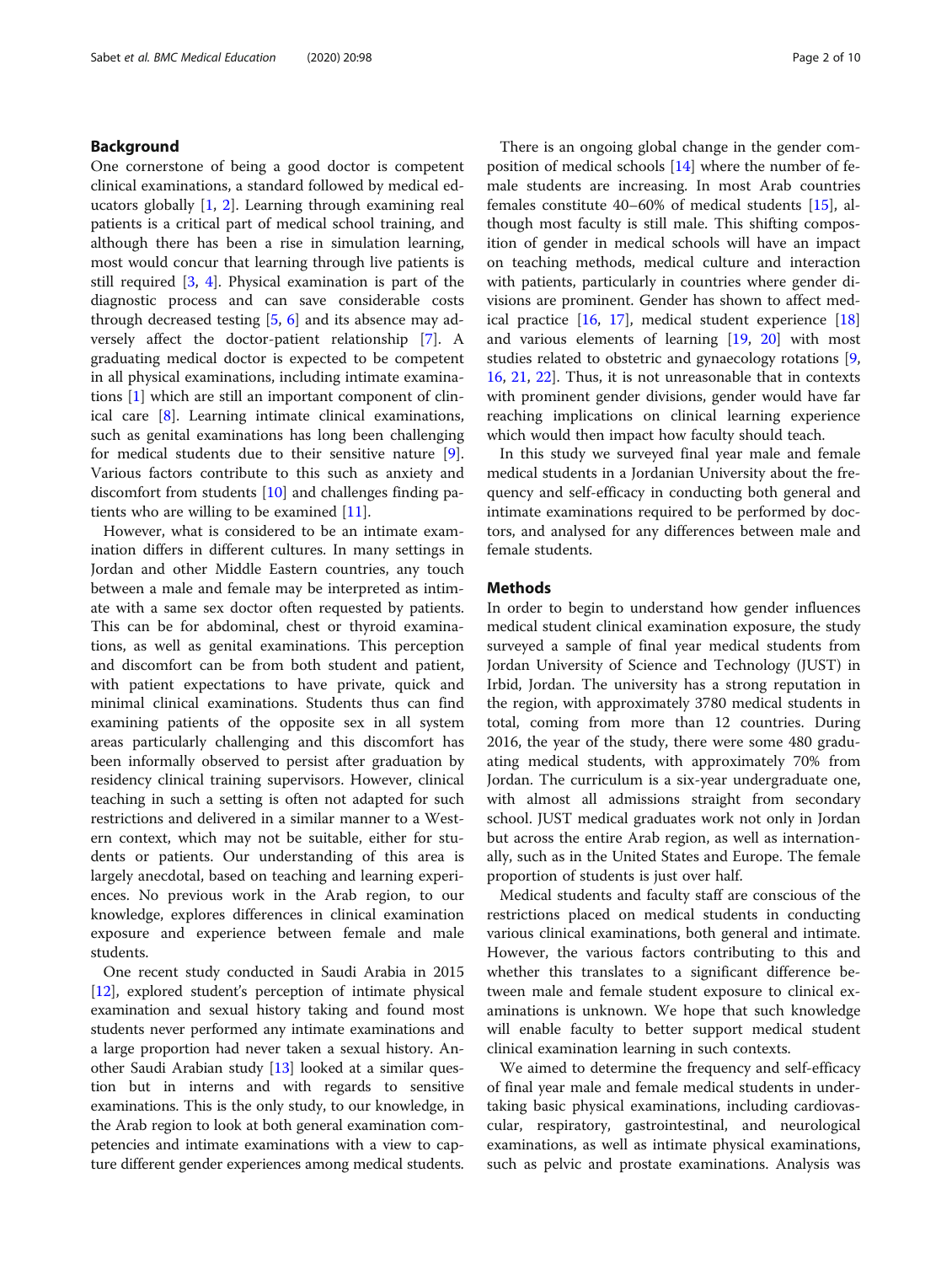undertaken to determine any significant difference in examination skill exposure and self-efficacy between male and female students. Students were also asked about potential factors impacting their examination of the opposite sex, such as culture, supervisor support or personal factors.

Given the uniqueness of this context, a validated questionnaire was not available, so one was developed through an iterative process of brainstorming and piloting. A brainstorming session was held with a group of 20 medical students and a survey created. This was piloted on approximately 100 students, which was then followed by further discussion with a focus group of 10 medical students. Students who completed the questionnaire were asked for their feedback and we checked understanding of questions. The initial questionnaire aimed to look at all aspects of clinical medical teaching and to determine if frequency of exposure was different between males and females. There were questions about frequency of examinations and skills developed in areas as diverse as paediatrics, dermatology and ophthalmology. It also included an exhaustive list of factors that could potentially lead to decreased clinical exposure for students ranging from lack of confidence, to lack of privacy, cultural norms and feeling shy. Students' feedback was that the questionnaire was too long, and as a result answers were not reliable. We felt that there was little to be gained by assessing every clinical examination especially when it was evident that common clinical examinations, such as cardiovascular exams, had a gender difference. The final questionnaire thus focusses on a few key clinical examinations and intimate examinations, and includes the top four factors identified in the pilot as factors that decreased clinical examination of the opposite sex. Questions on Grade Point Average were also removed as many students were not comfortable in providing their marks.

Language in the questionnaire was also reviewed, with terms clarified, for example, rectal examination was changed to prostate examination to make the examination clearly sex specific.

In addition to the number of times a student has performed an examination, their confidence in performing the examination on their own is also very important and may not always correlate with the number of times an examination is performed. Selfefficacy is a subjective assessment of one's ability to perform a particular task successfully, and in theory increased confidence will be correlated with increased ability [[23](#page-9-0)]. We devised a simple 3-point Likert scale to assess self-efficacy, with 1 - not confident at all to do the exam, 2 - need assistance or supervision to do the examination and 3 - able to do the examination on your own without supervision.

From the pilot it was determined that many students, both male and female, had no exposure to intimate examinations at all, and had performed few clinical examinations in general. We thus changed the survey with regards to frequency of examinations to include never having done the examination at all. It was also clear from the feedback that most students preferred an online survey, and so both online and paper options were offered, with the online survey offered through Survey Monkey (Palo Alto, CA) (A blank copy of the survey can be seen in Additional File [1\)](#page-8-0).

The same 10 medical students who formed the focus group to refine the questionnaire, also publicised the project in various final year medical school lectures. They gave the link for the survey, as well as made paper copies available. It was difficult to engage final year students to complete even a short survey, as students face regular assessment in their last year. The group of volunteer students met regularly to review the number of completed surveys and undertook a weekly follow up campaign for a month through email and social media, as well as publicising in large lectures to increase the number of participants. All students opted to fill the survey online, which was easier to navigate and could be filled at their convenience. In order to prevent potential duplication of surveys, students were requested to provide their student identification number (ID), a unique 11-digit student identifier used for administrative purposes. During the initial brainstorm with students it was felt that this would provide adequate confidentiality as student IDs are not publicly available or known. Nonetheless, providing one's student ID was made optional, and only 22 students chose not to do so. The inputs of these students were checked against all others and none were found to be duplicates.

Power was calculated using PS: Power and Sample Size calculations version 3.1.2 (Dupont and Plummer, Nashville, Tenn). Given no previous study exploring gender differences in clinical examination between male and female students in our setting, based on our clinical experience and the pilot, we took a conservative estimate that 50% of male students would have conducted male intimate examinations and 30% of females, and vice versa for female intimate examinations. For 80% power at 0.05 significance level using uncorrected chi square testing, a sample of 93 males and 93 females is required. Thus, our current sample size of 89 females and 99 males should be sufficiently powered for the purposes of our study.

Chi square tests were done on the questionnaire results using SPSS 18.0 (Chicago, SPSS Inc).

### Results

Out of 461 final year medical students 188 (41%) returned a completed questionnaire. The sample,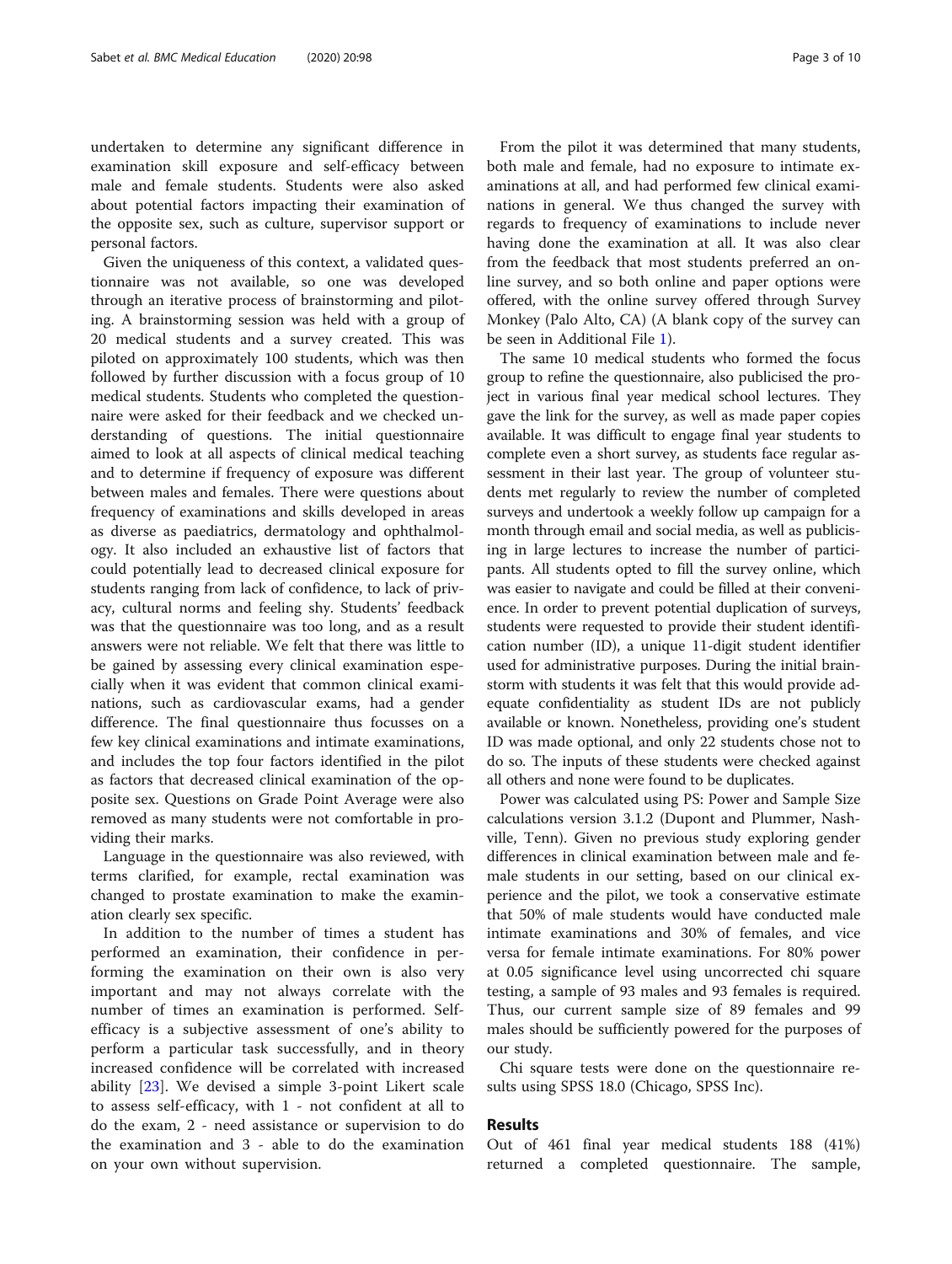although not random is closely representative of all final year medical students, across gender and nationality, except for fewer older medical students completing the study questionnaire than in the class cohort (Table 1). The ethnicities in our sample generally reflect the ethnicities of final year JUST medical students. This is important as those students who are not fluent in Arabic would potentially have language as a barrier to clinical examination. It is noted that the "other" ethnicity category is larger among all students, but this can be explained by the number of students who opted not to provide their nationality in the questionnaire.

Students' responses to various factors that may have affected their ability to conduct clinical examinations are listed in Table [2](#page-4-0). Only 10 % of students have not been asked to leave a room during the clinical examination of another patient. However, in general, the majority of female and male students were only asked to leave the room either rarely or sometimes. In terms of perceptions of gender affecting a student's clinical learning experience, it was males who felt that their gender gives them a greater positive learning experience compared to females (29% versus 20%). The majority of students surveyed, 64% females and 51% of males, felt that gender did not affect their learning experience at all.

More than one answer could be given by students for reasons that could impact a student's clinical examination of a patient of opposite sex. The greatest barrier in this regard were identified to be cultural and religious traditions, with 33% of females and 36% of males choosing this factor, followed by being shy or embarrassed.

Table 1 Demographics of students

| Variable      | Sample students |             | All final year students |             |
|---------------|-----------------|-------------|-------------------------|-------------|
|               | $n = 188$       | Percent (%) | $n = 461$               | Percent (%) |
| Gender        |                 |             |                         |             |
| Female        | 89              | 47          | 203                     | 44          |
| Male          | 99              | 53          | 258                     | 56          |
| Nationality   |                 |             |                         |             |
| Jordanian     | 93              | 49.5        | 235                     | 51          |
| Malaysian     | 37              | 19.7        | 102                     | 22.1        |
| Saudi Arabian | 11              | 5.8         | 34                      | 7.4         |
| Palestinian   | 4               | 2.1         | 9                       | 2           |
| Bahraini      | 6               | 3.2         | 14                      | 3           |
| Yemeni        | 3               | 1.6         | 8                       | 1.7         |
| Others        | 9               | 4.8         | 59                      | 12.8        |
| Missing       | 25              | 13.3        | 0                       | 0           |
| Age           |                 |             |                         |             |
| <20           | $\Omega$        | $\Omega$    | $\Omega$                | $\Omega$    |
| $20 - 25$     | 175             | 93          | 349                     | 75.7        |
| >25           | 13              | 7           | 112                     | 24.3        |

More than half of male students (51%) felt they were rarely or never supported to conduct intimate clinical examinations by their supervisors compared to 22% of females.

The results do indicate a large degree of patient discomfort and reluctance with having medical students conducting intimate examinations, with 77% of students surveyed having been refused permission for examination by the patient themselves, and most of these refusals being from patients of the opposite sex to the student.

We analysed the frequency of general physical examinations performed by students more than five times and more than 10 times (Table [3](#page-5-0)), to see if there was a difference between male and female student exposure to general physical examinations. For students who performed general examinations more than five times in a particular systems area, almost all our odds ratios are not significant with confidence intervals crossing one. However, once we analysed students with more clinical exposure, that is those who have performed particular clinical exams more than 10 times, it is males that dominate consistently, with approximately an odds ratio of 2 compared to females across the different main system areas. For example, the odds of a male doing more than 10 cardiovascular examinations compared to a female student is 2.07 (1.13–3.79) and as high as 3.06 (1.52– 6.18) for a thyroid examination. Generally, male students do more clinical examinations than female students, but overall the frequency of clinical examination is not high, with a good proportion of students doing less than 10 basic clinical examinations during their clinical training. For example, only 71% of males and 55% of females performed a cardiovascular examination more than 10 times by the final year of their medical training.

For exam frequency in patients of the opposite sex we see that for cardiovascular, abdominal and respiratory examination, more females were likely to examine the opposite sex, and for thyroid and neurological examinations the reverse was true, where more males were likely to examine female patients.

The proportion of students who performed a particular intimate examination more than five times, followed by the proportion of students who have never performed that examination is displayed in Table [4](#page-6-0). As expected, more females conducted breast and vaginal examinations, and more males conducted prostate examinations and male genitalia examinations. However, it is surprising that males have performed more contraception counselling than females OR 2.73 (CI 1.14–6.52).

Many students have never undertaken particular intimate examinations at all. Almost all students have never conducted a vaginal examination and 75% of females and 51% of males had never conducted a prostate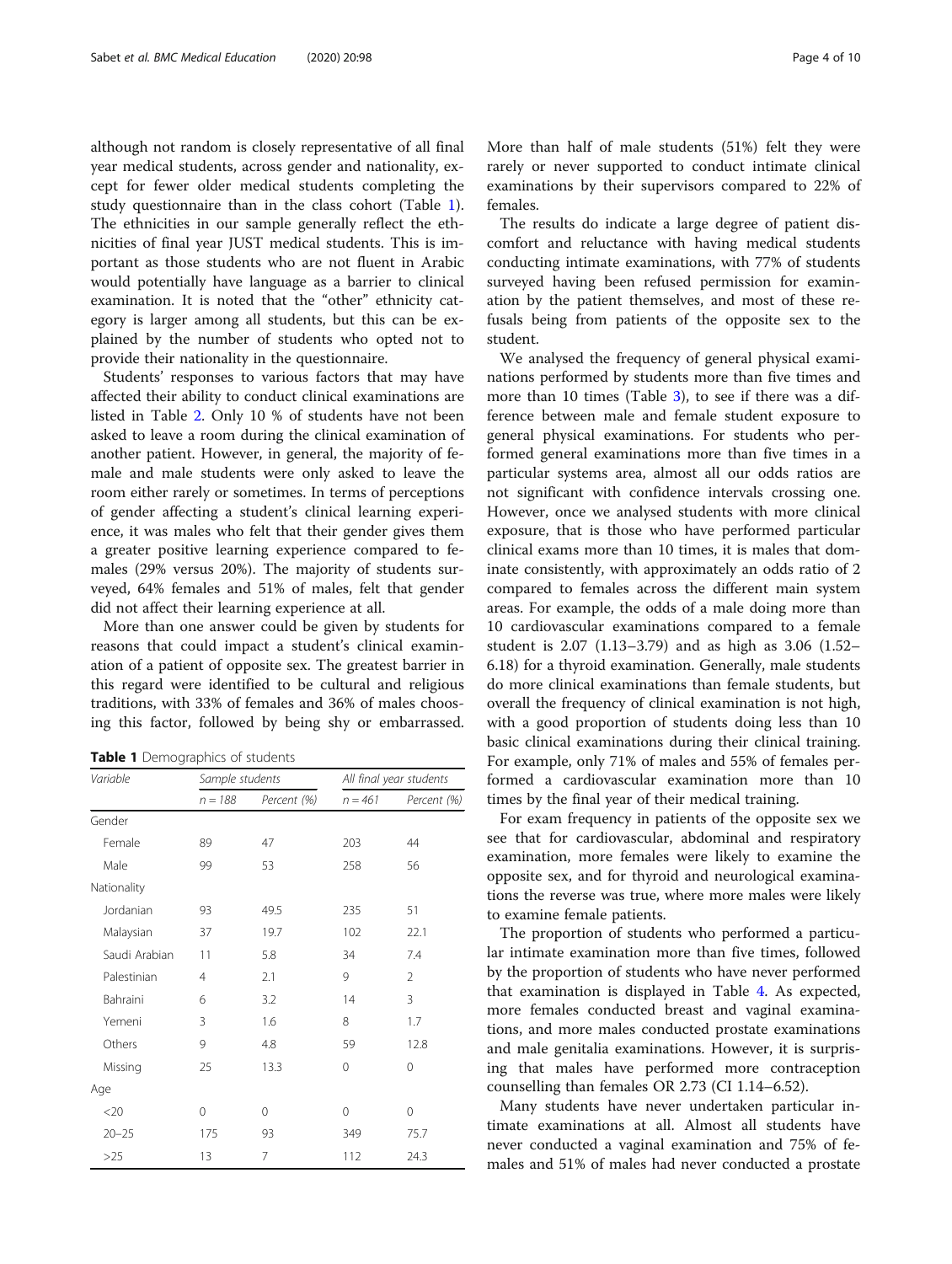#### <span id="page-4-0"></span>Table 2 Factors affecting clinical examination as perceived by students

|                                                                                              | All n (%) | Female n (%) | Male n (%) |
|----------------------------------------------------------------------------------------------|-----------|--------------|------------|
| Has a patient of the other sex refused to have you present during a clinical examination?    |           |              |            |
| Always                                                                                       | 1(1)      | 1(1)         | 0(0)       |
| Never                                                                                        | 19 (10)   | 9(10)        | 10(10)     |
| Rarely                                                                                       | 91 (48)   | 47 (53)      | 44 (44)    |
| Sometimes                                                                                    | 77 (41)   | 32 (36)      | 45 (46)    |
| Total                                                                                        | 188 (100) | 89 (100)     | 99 (100)   |
| How does your gender affect your learning experience?                                        |           |              |            |
| Does not at all                                                                              | 107(57)   | 57 (64)      | 50 $(51)$  |
| Negatively                                                                                   | 34 (18)   | 14(16)       | 20(20)     |
| Positively                                                                                   | 47 (25)   | 18(20)       | 29 (29)    |
| Total                                                                                        | 188 (100) | 89 (100)     | 99 (100)   |
| Which of the following have impacted your clinical examination of the other sex?             |           |              |            |
| Examining a patient from another sex may lead to misunderstanding                            | 36(11)    | 13(9)        | 23(13)     |
| Examining a patient from another sex may make you shy/embarrassed                            | 77 (23)   | 40 (27)      | 37 (20)    |
| Lack of privacy of patients' rooms in Jordan                                                 | 68 (20)   | 27 (18)      | 41(23)     |
| Cultural and religious traditions                                                            | 116(35)   | 50 (33)      | 66 (36)    |
| None of the above                                                                            | 35(11)    | 20(13)       | 15(8)      |
| Total                                                                                        | 332 (100) | 150 (100)    | 182 (100)  |
| Do you feel supported by your supervisor to conduct intimate clinical examinations?          |           |              |            |
| Always                                                                                       | 44 (23)   | 28 (32)      | 16(16)     |
| Never                                                                                        | 18(10)    | 3(3)         | 15(15)     |
| Rarely                                                                                       | 53 (28)   | 17 (19)      | 36 (36)    |
| Sometimes                                                                                    | 73 (39)   | 41 (46)      | 32 (32)    |
| Total                                                                                        | 188 (100) | 89 (100)     | 99 (100)   |
| Has a patient refused ever to give you a consent for doing an intimate clinical examination? |           |              |            |
| No                                                                                           | 44 (23)   | 18 (20)      | 26 (26)    |
| Yes                                                                                          | 144(77)   | 71 (80)      | 73 (74)    |
| Total                                                                                        | 188 (100) | 89 (100)     | 99 (100)   |
| If you answered the last question with "yes" was the patient who refused of the other sex?   |           |              |            |
| No                                                                                           | 40 (28)   | 18 (25.4)    | 22(30)     |
| Yes                                                                                          | 103(72)   | 52 (73.2)    | 51 (70)    |
| Missing                                                                                      | 1(0)      | 1(1.4)       | 0(0)       |
| Total                                                                                        | 144 (100) | 71 (100)     | 73 (100)   |

examination. Only a very small number of students have performed any intimate examination more than five times by the final year of medical school training. No female student surveyed conducted more than five pap smears during her training and only three male students inserted a Foley's catheter more than five times (despite catheter insertion being a doctor's responsibility in Jordan).

We asked students if they are confident doing the specified clinical examinations on their own without supervision (Table [5\)](#page-6-0). There was no notable difference between male and female students. This was not the case with regards to intimate physical examinations (Table [5\)](#page-6-0), where compared to the numbers of students who had performed the examination more than five times, there were a greater number of students who were confident performing the examination. 33% of males were confident in performing a male genital examination, yet only 27% of males have performed the examination more than five times. 49% of males and 37% of females are confident to do contraception counselling on their own, with only 21% of males and 8% of females having performed contraception counselling more than five times. Very few students graduate being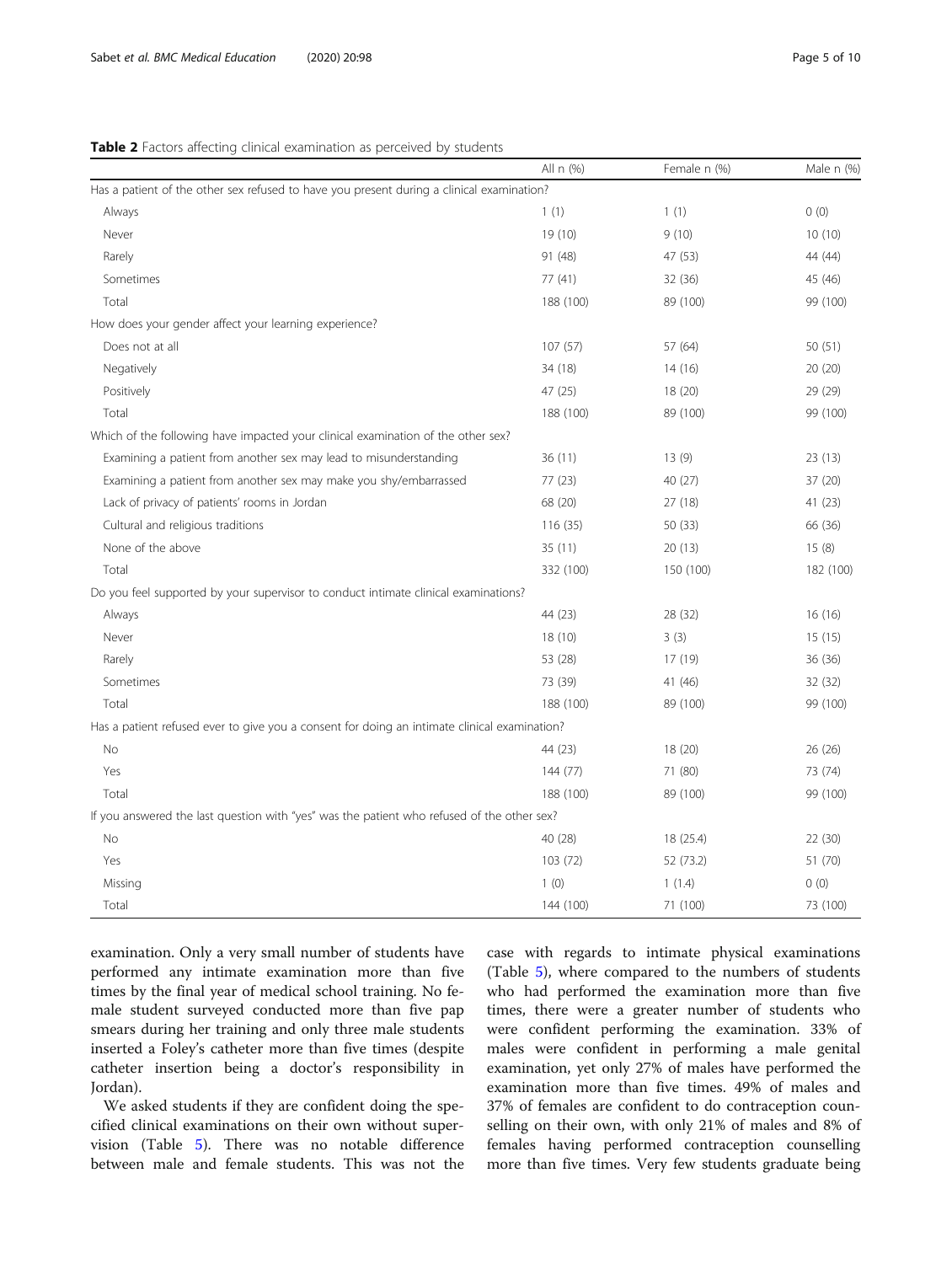<span id="page-5-0"></span>

| <b>Table 3</b> Frequency of general physical examinations performed throughout clinical training |  |  |  |
|--------------------------------------------------------------------------------------------------|--|--|--|
|                                                                                                  |  |  |  |

| Physical Examination                                | Male n (%) | Female n (%) | $OR$ (CI)            | P value  |
|-----------------------------------------------------|------------|--------------|----------------------|----------|
| Students who performed the examination > 5 times    |            |              |                      |          |
| Clinical exam performed on all patients             |            |              |                      |          |
| Cardiovascular                                      | 89 (89.9)  | 75 (84.3)    | $1.66(0.70 - 3.96)$  | 0.248    |
| Abdominal                                           | 96 (97)    | 84 (94.4)    | 1.91 (0.44-8.21)     | $0.480*$ |
| Respiratory                                         | 95 (96)    | 81 (91)      | 2.35 (0.68-8.08)     | $0.233*$ |
| Thyroid                                             | 61(61.6)   | 46 (51.7)    | 1.50 (0.84-2.68)     | 0.170    |
| Neurological                                        | 51(51.5)   | 38 (42.7)    | $1.43(0.80 - 2.54)$  | 0.227    |
| Clinical exam performed on patients of other sex    |            |              |                      |          |
| Cardiovascular                                      | 46 (46.5)  | 57 (64)      | $0.49(0.27 - 0.88)$  | 0.016    |
| Abdominal                                           | 57 (57.6)  | 67 (75.3)    | $0.45(0.24 - 0.83)$  | 0.011    |
| Respiratory                                         | 52 (52.5)  | 66 (74.2)    | $0.39(0.21 - 0.71)$  | 0.002    |
| Thyroid                                             | 43 (43.4)  | 24 (27)      | 2.08 (1.13-3.84)     | 0.019    |
| Neurological                                        | 31(31.3)   | 22 (24.7)    | 1.39 (0.73-2.64)     | 0.316    |
| Students who performed the examination > 10 times   |            |              |                      |          |
| Clinical exam performed on all patients             |            |              |                      |          |
| Cardiovascular                                      | 71(71)     | 48 (55)      | 2.07 (1.13-3.79)     | 0.018    |
| Abdominal                                           | 88 (89)    | 72 (80)      | 1.89 (0.83-4.29)     | 0.124    |
| Respiratory                                         | 80 (80)    | 62 (70)      | $1.83(0.93 - 3.60)$  | 0.076    |
| Thyroid                                             | 36 (36.4)  | 14(15.7)     | 3.06 (1.52-6.18)     | 0.001    |
| Neurological                                        | 24 (24.2)  | 9(10.1)      | 2.84 (1.24-6.51)     | 0.011    |
| Clinical exam performed on patients of opposite sex |            |              |                      |          |
| Cardiovascular                                      | 30(30)     | 35 (39.3)    | $0.67(0.37 - 1.23)$  | 0.194    |
| Abdominal                                           | 39 (40)    | 46 (52)      | $0.61 (0.34 - 1.08)$ | 0.091    |
| Respiratory                                         | 36 (36)    | 42 (47)      | $0.64(0.36 - 1.15)$  | 0.132    |
| Thyroid                                             | 30 (30.3)  | 9(10.1)      | 3.87 (1.72-8.70)     | < 0.001  |
| Neurological                                        | 18 (18.2)  | 6(6.7)       | $3.07(1.16 - 8.14)$  | 0.019    |

(\*) used for values derived with Fisher's exact test. Fisher's exact test used when a cell in the table gave an expected number of frequencies fewer than 5 P values of < 0.05 written in bold

confident in performing intimate clinical examinations. Only 7% of females and 19% of male students surveyed are confident to do a digital rectal examination and only a handful are confident to do a vaginal examination or a pap smear.

## Discussion

This study is the first, to our knowledge, to explore how gender may impact the learning of clinical examination skills in medical students in a conservative setting. Clinical examination skills remain a core component of clinical care and understanding the limitations of student exposure to conducting examinations is important.

The study suggests that in general, doing clinical examinations in this cohort of students is limited. Not all students have performed basic clinical examinations such as cardiovascular or respiratory examinations more than five times by the final year of medical school, even fewer have conducted more than 10 examinations on

patients. As expected, this number is much less for intimate examinations. Only a very small number of students had performed any intimate examination more than five times, and a large proportion of students have never performed certain intimate examinations. However, as this study also assessed frequency of general clinical examinations, the low number of intimate examinations performed can also be attributed to general overall limited exposure to performing clinical examinations by students on patients. One reason for this may be an increasing number of student admissions, and larger groups of students in bedside tutorials which limits student exposure to clinical skill learning. This coupled with a lack of a formal supervision process for clinical examination skill learning, such as a log book is anecdotally associated with decreased clinical skill confidence in students. Other reasons include an often reported decline in the clinical skills of medical students and residents and a lack of acknowledgement of their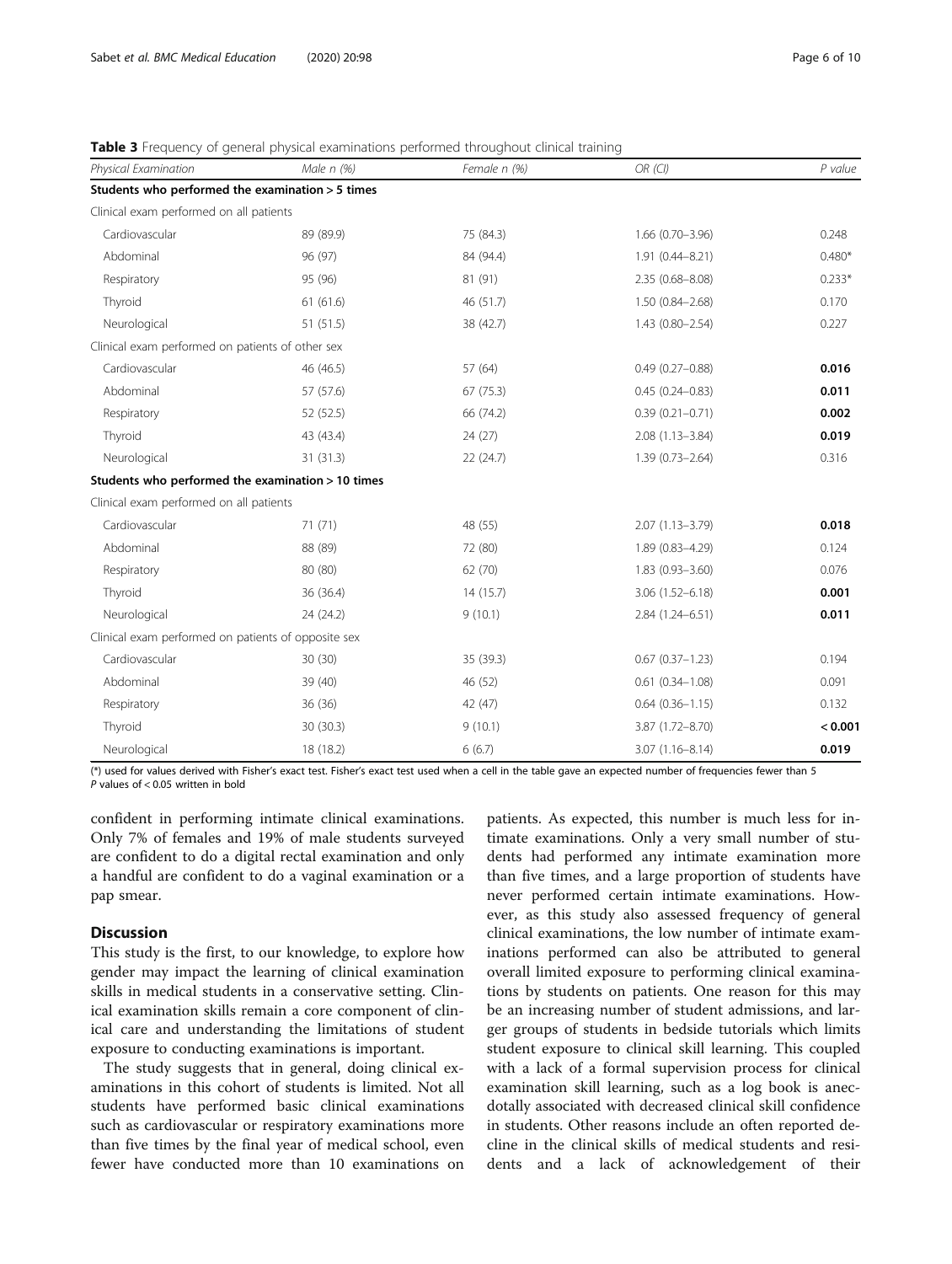| Physical Examination                              | Male n (%) | Female n (%) | $OR$ (CI)            | P value    |
|---------------------------------------------------|------------|--------------|----------------------|------------|
| Students who performed the examination > 5 times  |            |              |                      |            |
| Male Genitalia Examination                        | 27(27.3)   | 2(2.2)       | 16.31 (3.75-70.94)   | $< 0.001*$ |
| Prostate Exam                                     | 11(11.1)   | 1(1.1)       | 11.00 (1.39-87.03)   | $0.006*$   |
| Foley's Catheter Insertion                        | 3(3)       | 0(0)         | ΝA                   | $0.248*$   |
| <b>Breast Examination</b>                         | 6(6)       | 33(37)       | $0.11(0.04 - 0.28)$  | < 0.001    |
| Vaginal Examination                               | 1(1)       | 4(4.5)       | $0.22(0.02 - 1.98)$  | $0.191*$   |
| Pap Smear                                         | 2(2)       | 0(0)         | ΝA                   | $0.499*$   |
| Contraception Counselling                         | 21(21.2)   | 8(8.9)       | $2.73(1.14 - 6.52)$  | 0.021      |
| Students who have never performed the examination |            |              |                      |            |
| Male Genitalia Examination                        | 14(14.1)   | 45 (50.1)    | $0.16(0.08 - 0.33)$  | < 0.001    |
| Prostate Exam                                     | 51(51.5)   | 75 (84.3)    | $0.20(0.10 - 0.40)$  | < 0.001    |
| Foley's Catheter Insertion                        | 74 (74.7)  | 76 (85.4)    | $0.51(0.24 - 1.06)$  | 0.07       |
| <b>Breast Examination</b>                         | 44 (44)    | 1(1.1)       | 70.4 (9.43-525.7)    | < 0.001    |
| Vaginal Examination                               | 93 (93.9)  | 63 (70.9)    | $6.40(2.49 - 16.43)$ | < 0.001    |
| Pap Smear                                         | 94 (94.9)  | 84 (94.4)    | $1.12(0.31 - 4.00)$  | $0.863*$   |
| Contraception Counselling                         | 35 (35.4)  | 25(28)       | $1.40(0.75 - 2.60)$  | 0.286      |

<span id="page-6-0"></span>Table 4 Frequency of intimate examinations performed throughout clinical training

(\*) used for values derived with Fisher's exact test. Fisher's exact test used when a cell in the table gave an expected number of frequency fewer than 5 P values of < 0.05 written in bold

importance by students [[24](#page-9-0)]. Although frequency of performing examinations is insufficient to assess performance, our study nonetheless provides a simple gauge for medical schools to assess if teaching is providing sufficient exposure or not.

Gender appears to affect students' clinical experience in multiple ways, despite more than half of surveyed students stating that gender had no impact on their clinical learning. During the pilot we found that most students did not recognise the role that gender played in their

clinical exposure and our study confirmed this. The large gender divide in performing intimate examinations is expected, but the gender divide was also present in the examination of other systems. When observing the number of clinical examinations performed on patients of the opposite sex in particular, we find that the majority of patients who refused students to clinically examine them were of the other sex. We also see that female students were able to perform cardiovascular, abdominal and respiratory examinations more frequently in

Table 5 Number of students confident to perform examination without supervision

| Physical Examination                 | Male n (%) | Female n (%) | $OR$ (CI)               | P value  |
|--------------------------------------|------------|--------------|-------------------------|----------|
| Cardiovascular                       | 69 (69.7)  | 57 (64)      | $1.29(0.70 - 2.38)$     | 0.410    |
| Abdominal                            | 83 (83.8)  | 79 (88.8)    | $0.66$ $(0.28 - 1.53)$  | 0.329    |
| Respiratory                          | 77 (77.8)  | 74 (83.1)    | $0.71(0.34 - 1.47)$     | 0.355    |
| Thyroid                              | 73 (73.7)  | 64 (71.9)    | $1.10(0.58 - 2.09)$     | 0.778    |
| Neurological                         | 53 (53.5)  | 36 (40.4)    | $1.70(0.95 - 3.03)$     | 0.073    |
| <b>Intimate Physical Examination</b> |            |              |                         |          |
| Male Genitalia Examination           | 33 (33.3)  | 6(6.7)       | $6.92$ $(2.74 - 17.50)$ | < 0.001  |
| Digital Rectal Examination           | 19 (19.2)  | 7(7.9)       | $2.78(1.11 - 7.00)$     | 0.025    |
| Foley's Catheter Insertion           | 13(13.1)   | 3(3.4)       | 4.33 (1.19 - 15.75)     | 0.019    |
| <b>Breast Examination</b>            | 20(20.2)   | 51 (57.3)    | $0.19(0.10 - 0.36)$     | < 0.001  |
| Vaginal Examination                  | 7(7)       | 6(6.7)       | $1.05(0.34 - 3.26)$     | 0.929    |
| Pap Smear                            | 5(5)       | 3(3.3)       | $1.53(0.35 - 6.57)$     | $0.724*$ |
| Contraception Counselling            | 49 (49.5)  | 37(41.6)     | $1.38(0.77 - 2.45)$     | 0.276    |

(\*) used for values derived with Fisher's exact test. Fisher's exact test used when a cell in the table gave an expected number of frequency fewer than 5. P values of < 0.05 written in bold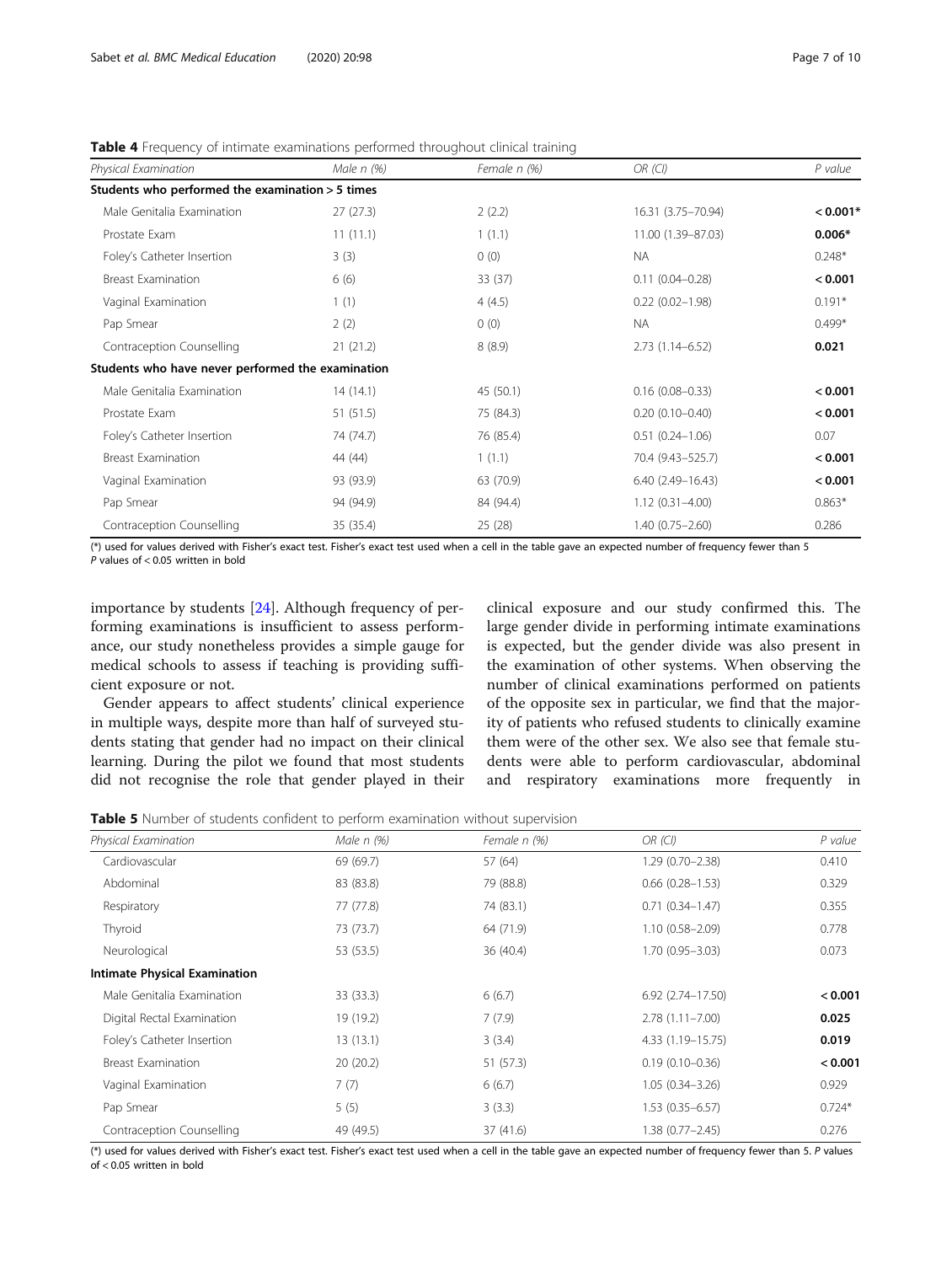opposite sex patients. This is likely due to male patients being more comfortable about exposure of their chest or abdominal area compared to female patients, and students more comfortable in requesting exposure. This gender differentiation was not seen with thyroid and neurological examination, which require less exposure. Moreover, thyroid pathology is more common in females and thus the opportunity for male students to conduct a thyroid exam in a female is likely higher. Students mentioned that the greatest barrier to examining patients of the opposite sex were cultural and religious traditions, followed by being shy or embarrassed, and this correlates with students being able to complete more examinations that require less exposure in the opposite sex.

Although we find that female students are less restricted in performing clinical examinations, overall more males than females felt that gender positively impacts their learning experience. Indeed, when looking at students who performed more than 10 clinical examinations in a system area, males consistently outperform females, with an odds ratio of about 2 across different main system areas. There may be multiple factors contributing to this. Firstly, most of the teaching staff is male. At the time of the study only 15.2% of the entire faculty was female, and only 2.3% of full professors were females. Thus, role models and appropriate mentorship to female students may be limited. Although in our study, less males than females felt supported by supervisors to conduct intimate examinations, nonetheless, overall mentorship and opportunities may be higher for males. Secondly, the patient population may still be more comfortable with care from the traditional perception of a doctor, who is male. Thirdly, there may be an overall organizational culture that favours the male physician or student especially in clinical settings, as is the case in other contexts  $[18]$  $[18]$ . This study suggests that there is a complex, likely multifactorial, interplay between gender in this setting and clinical learning, that will warrant further research. There is also a need to better support female students to develop clinical skills, as identified elsewhere [\[18\]](#page-9-0), with for example concerted efforts to recruit female faculty and greater awareness around gender bias.

Conversely, in the specific area of conducting intimate examinations males can be subject to gender discrimination with tutors selecting female students more often and males feeling less encouraged to conduct intimate examinations [[21,](#page-9-0) [25](#page-9-0)]. This was confirmed in our study with more than half of male students (51%) feeling they were rarely or never supported to conduct intimate clinical examinations by their supervisors compared to 22% of females. In this regard, male students will require greater support across a few areas from supervisor

encouragement to patient acceptance to ensure that they also develop a full clinical skill set.

The limited number of intimate examinations performed by students during their training is concerning. A large proportion of both sexes have never done certain intimate examinations, with over 90% of males and 70% of females never performing a vaginal examination during their training. Yet, the issue does not seem to lie only with conducting clinical examinations, as more than a quarter of students had never done any contraception counselling. It may be any discussion or examination around sexual and reproductive health is difficult for students to engage in.

The study has a number of limitations. Firstly, the questionnaire used, although developed with a great deal of student input and was piloted, was not validated. Students were final year students and were estimating the number of examinations they had undertaken during their training based on recollection, so subject to recall bias, and did not have a log book or record to refer to.

Our sample was only 42% of all final year students, and though generally representative of all students in key indicators such as gender and nationality, we do not know if this sample was representative in terms of clinical exposure. They could have been students who were more eager, or less committed to learning clinical skills. Nonetheless, they do give important insights that confirm student and faculty experience.

Measuring competence in clinical examinations is a challenge, and ideally requires assessing the actual action on a real patient (see Miller's triangle [[26](#page-9-0)]). We did not have resources to do this for the number of clinical examinations and students being surveyed, and would have great difficulty undertaking observed intimate examinations in our context. Self-efficacy itself is problematic, and there are many studies that show that subjective self-assessment does not always correlate with objectively measured performance [\[23](#page-9-0), [27](#page-9-0), [28\]](#page-9-0). Further studies with more resources may be able to actual observe and assess clinical skill.

The results may have been biased as a multivariate approach was not used in data analysis to control for potential confounding factors. Qualitative studies would be helpful to explore some of the complex factors affecting the interplay of gender in clinical skill learning int this setting, which are currently unknown.

Despite the limitations, the study does provide important insights into areas that require improvement in medical teaching in such a context. It is clear that clinical examination skills may need to be taught in different and novel ways. Intimate examinations can be taught through lectures, videos, models, simulation or standardised patients. Jha and colleagues conducted a systematic review on patient involvement in teaching and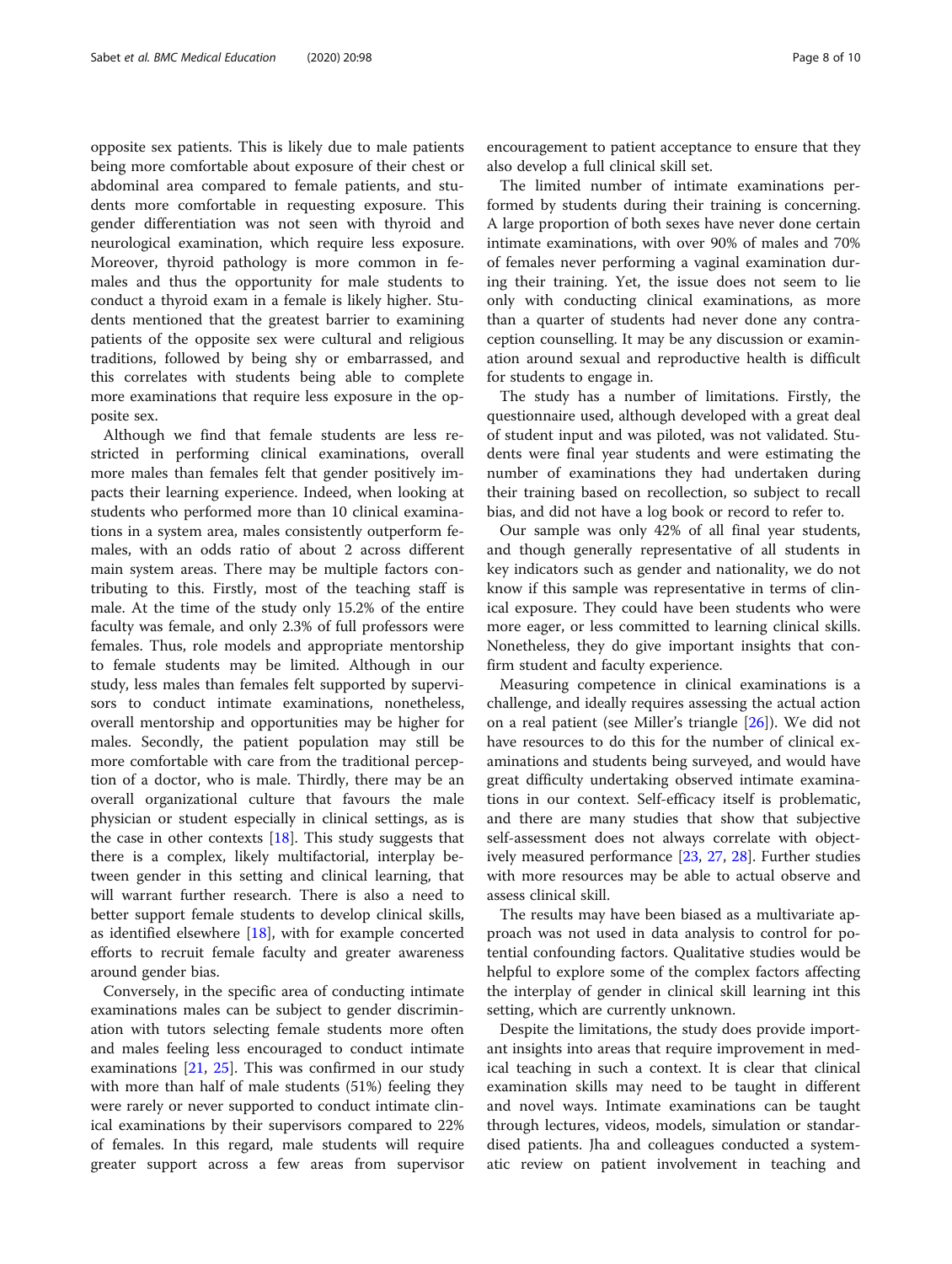<span id="page-8-0"></span>assessing intimate examinations [[4\]](#page-9-0). They found that involving a patient, whether real or simulated, led to improved clinical performance and reduced anxiety in students and not only developed clinical examination skills, but the interpersonal and communication skills required in conducting intimate examinations, and enhanced student awareness of patient anxiety around the examination [[4\]](#page-9-0). In our setting, recruiting simulated patients is highly challenging, if not impossible. A realistic and alternative method of teaching needs to be explored.

A systematic review and meta-analysis from 2013 on simulation training for breast and pelvic examinations, found that simulation training compared to no intervention was associated with moderate to large improvement in effects on skills outcomes [\[29](#page-9-0)]. This was enhanced when dynamic models were used that could provide feedback for breast examinations and an electronic model with enhanced feedback for pelvic examinations. Further research was suggested to explore instructional approaches that could enhance skill development [\[29](#page-9-0)]. Despite the benefit of simulation compared to no intervention, interaction with a human is more likely to actually translate into good bedside skills [\[30](#page-9-0)] and enable educators to properly assess clinical skills [[31](#page-9-0)]. However, all the studies for both of these two systematic reviews either came from North America or Europe.

As seen in this study, gender not only affects intimate examination learning, but other systems as well, in particular examinations that require more exposure such as of cardiovascular and respiratory systems. Using simulation for such systems may also be helpful, but it is also likely insufficient. For example, learning cardiovascular examinations through simulation, including with audio recordings does not necessarily result in improved practical clinical skills  $[32]$  $[32]$  $[32]$ . There is strong evidence that additional clinical skills and assessment are needed in medical school training [[33](#page-9-0)].

In this context we also need to consider if medicine should be practiced the same way as in a Western context. There are universities in the region that segregate students based on sex [[34\]](#page-9-0) with different instructors for males and females, and they may have further discrepancies in clinical skill attainment between the two sexes. The gender divide may well translate into most clinical settings, but this is unknown. However, if these students then practice in other settings, where there is no gender divide in clinical care, then assessment of a full skill set may be required.

## Conclusions

In a conservative setting, our study found that clinical examination and exposure, both general and intimate, differs between female and male students. There are numerous areas where gender influences medical student clinical learning, including clinical exposure, supervisor support and patient willingness and consent. Male students felt that overall being male lent itself to a more positive learning experience. Nonetheless the role of gender in clinical experience is minimised, both by students in this study, and in general.

In every setting there is a need to be conscious about the needs of all students to ensure that all graduates have basic competencies. In our context, where gender divisions are more prominent, simply adopting standards and curriculums from other settings may mean that students are left deficient in exposure and skills. More effort is needed, particularly with the changes resulting from the ongoing feminisation [\[35](#page-9-0)] of the medical workforce, to ensure that all students are developing adequate skills and providing appropriate and full patient care.

#### Supplementary information

Supplementary information accompanies this paper at [https://doi.org/10.](https://doi.org/10.1186/s12909-020-02002-x) [1186/s12909-020-02002-x.](https://doi.org/10.1186/s12909-020-02002-x)

Additional file 1. Blank copy of the survey.

#### Abbreviations

CI: Confidence Interval; OR: Odds Ratio

#### Acknowledgements

We would like to thank the team of students who conducted the pilot of the questionnaire, provided feedback on questions and were involved in the final data collection, in particular Bader Albeity and Fahd Alhuwaymil. We would also like to thank Professor Anwar Batieha for statistical advice.

#### Authors' contributions

All authors meet criteria for authorship. FS conceived of the idea for the study, led development of questionnaire and project management, performed data analysis and interpretation and led manuscript writing, SZ and MA contributed to questionnaire development, led data collection and data management, and contributed to data analysis. HA contributed to data analysis and manuscript writing. All authors revised the manuscript critically for important intellectual content and gave final approval of the version to be published.

#### Funding

No funding was received to support this study.

#### Availability of data and materials

The datasets used and/or analysed during the current study are available from the corresponding author on reasonable request.

#### Ethics approval and consent to participate

The Jordan University of Science and Technology Institutional Review Board approved this study (# 20170055). All participants consented to the study.

#### Consent for publication

Not applicable

#### Competing interests

The authors declare that they have no competing interests.

#### Author details

<sup>1</sup> Formerly at Department of Public Health and Community Medicine, Jordan University of Science and Technology, Irbid, Jordan. <sup>2</sup>Department of Diagnostic Radiology, Faculty of Medicine, Jordan University of Science and Technology, Irbid, Jordan. <sup>3</sup> Department of General Surgery and Urology,